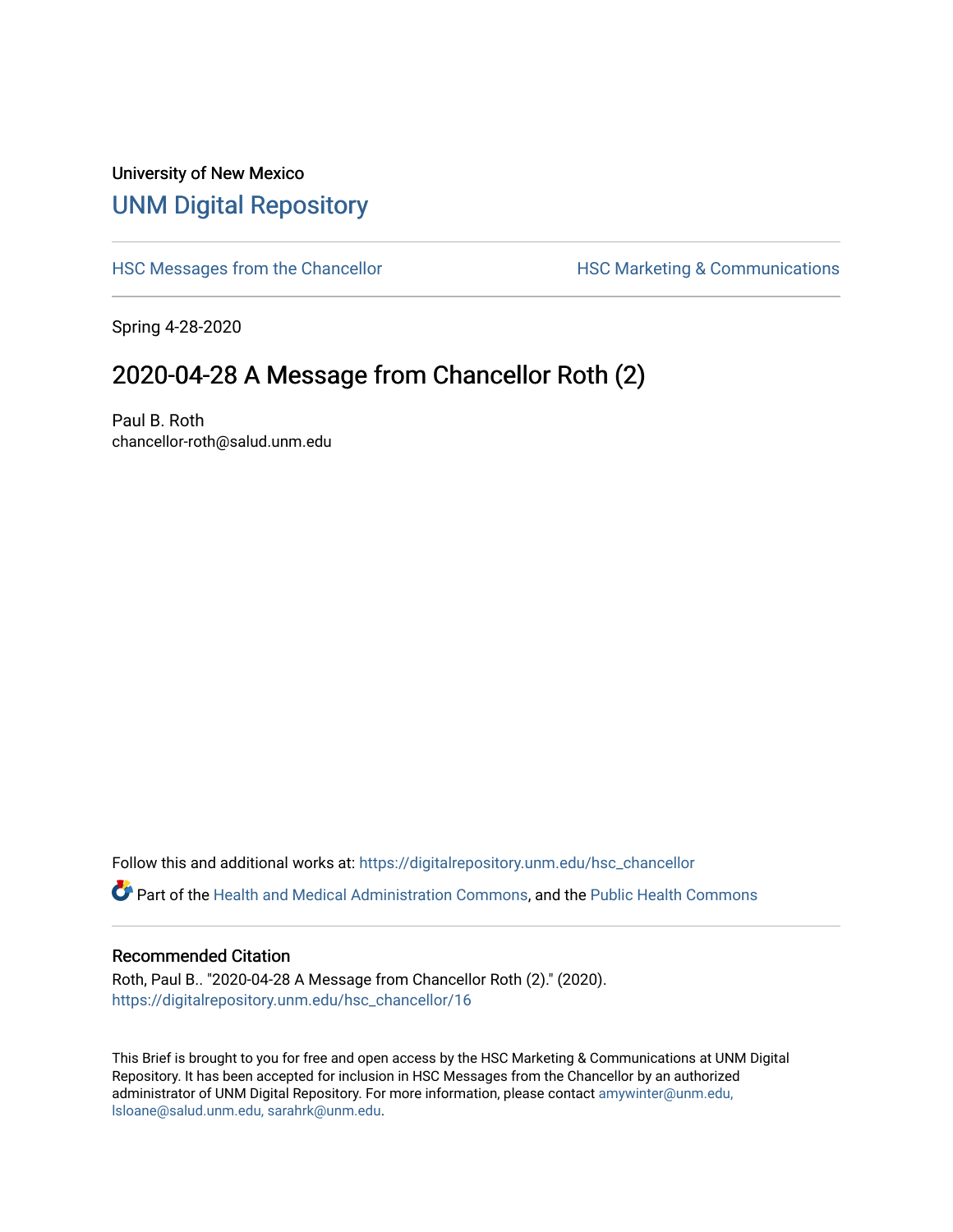

[View this email in your browser](https://mailchi.mp/ab6a3430bcbb/message-from-the-chancellor-coronavirus-4400552?e=b4bbfca2c0)

## **A Message from Chancellor Roth**

Dear Colleagues:

I want to thank everyone who took the time to participate in today's Chancellor's Chat. It was a great opportunity to share the latest updates on how we have been managing the COVID-19 outbreak.

I know many of you were disappointed after trying to dial in and receiving a message that the max number of participants had been reached. Fortunately, we have a [recording of the](https://unm.us19.list-manage.com/track/click?u=59ce53c1a4dedb490bac78648&id=f882bfe797&e=b4bbfca2c0)  [chat](https://unm.us19.list-manage.com/track/click?u=59ce53c1a4dedb490bac78648&id=f882bfe797&e=b4bbfca2c0) that you may play at your convenience. If you have questions we didn't answer or feedback on the event that you want to share, please email me at [Chancellor-](mailto:Chancellor-Roth@salud.unm.edu)[Roth@salud.unm.edu.](mailto:Chancellor-Roth@salud.unm.edu)

We plan to have another Chancellor's Chat in the next two weeks and the focus will be on wellness. We will send out more details as we get closer. I do want to thank Dr. Michael Richards, Dr. Michelle Harkins and Dr. Eve Espey who participated in today's session.

I'm pleased to report that the emergency operations center at UNM Hospital is scaling back its daily meetings to three times a week starting next week as we start to map out how to resume normal operations (bearing in mind that "normal" may take on a somewhat different meaning going forward).

In preparing for a worst-case scenario in which the hospital would be flooded with COVID patients, we canceled several months' worth of elective surgeries and other procedures. Now, we must reschedule those procedures and do our utmost to meet the pent-up need for medical services.

As you can imagine, there are many moving parts in our clinical operation that will require careful assessment as we bring everything back online.